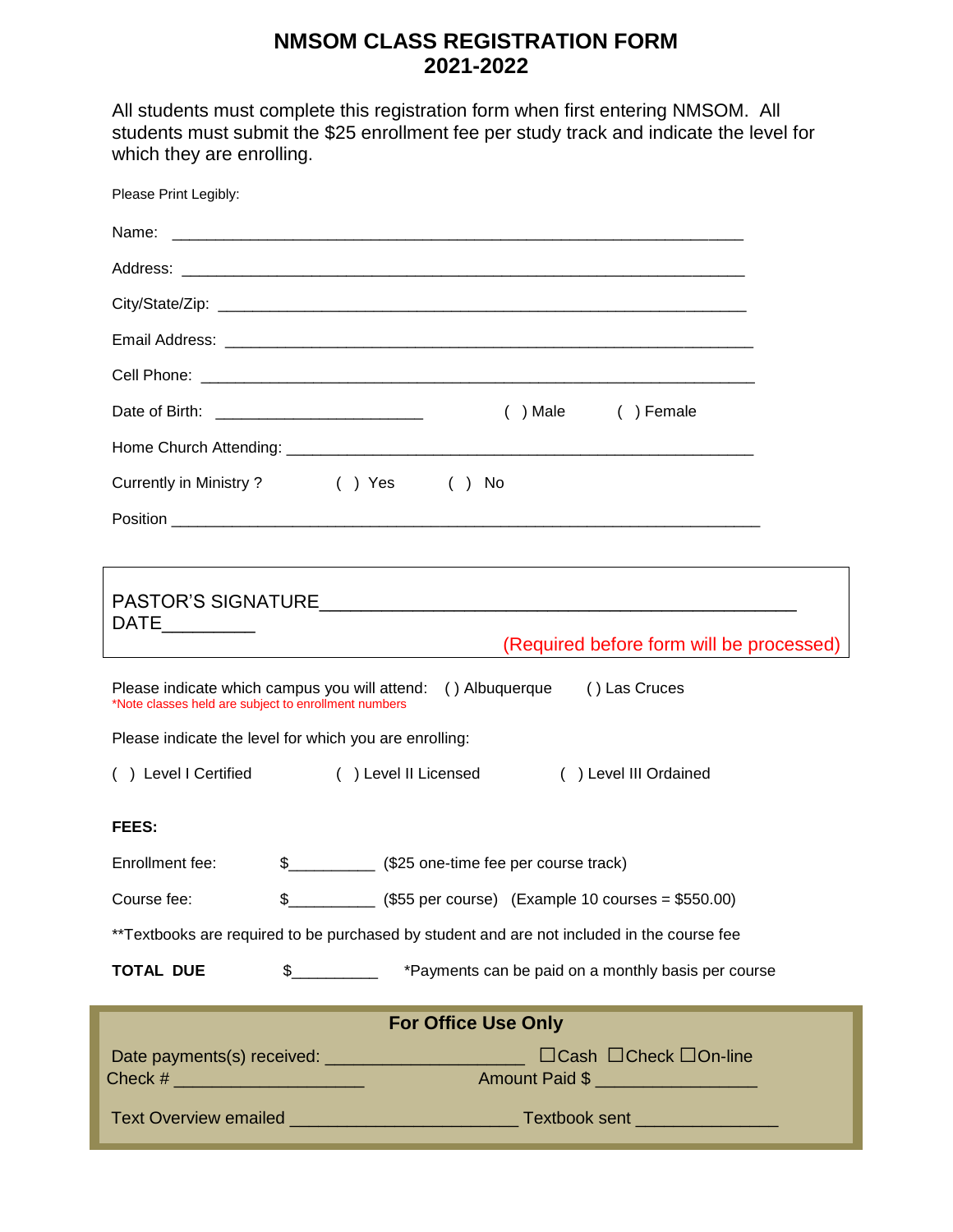### **STATEMENT:**

I, the undersigned, do hereby affirm that I have read and understand the NMSOM Academic Catalog and am in agreement with the mission and purposes of NMSOM. I certify that the answers on my application are correct to the best of my knowledge. By my signature, I agree to follow all the conditions aforementioned.

### **DISCLAIMER:**

Courses completed through the New Mexico District School of Ministry that are required by the Assemblies of God for credentials meet the educational requirements of the General Council for the respective level of credential.

Completion of the courses, however, **does not guarantee that a ministry credential will be granted,** or that preferential treatment will be given to those completing the required ministerial training courses through the School of Ministry. The credentialing of ministers is a process **separate from** completion of the educational requirements.

NMSOM is a non-accredited Bible institute. While endorsed by the Executive Presbytery of the General Council of the Assemblies of God for ministerial training, courses completed through the school do not automatically qualify for college credit.

**\_\_\_\_\_\_\_\_\_\_\_\_\_\_\_\_\_\_\_\_\_\_\_\_\_\_\_\_\_ \_\_\_\_\_\_\_\_\_\_\_\_\_\_\_\_\_**

**Initial**

\_\_\_\_\_\_\_\_\_\_\_\_\_

## **Student Signature Date**

## UNDER AGE STUDENTS

Students must be at least 16 years old to attend NMSOM. Students under 18 years of age must have a parent or guardian sign below:

I understand my student must attend with an adult who is directly responsible for him/her. I also certify that my student has read and understands the policies set forth in this policy manual.

| <b>Parent's Signature</b> | Date |
|---------------------------|------|
|                           |      |

( ) Mother ( ) Father ( ) Legal guardian